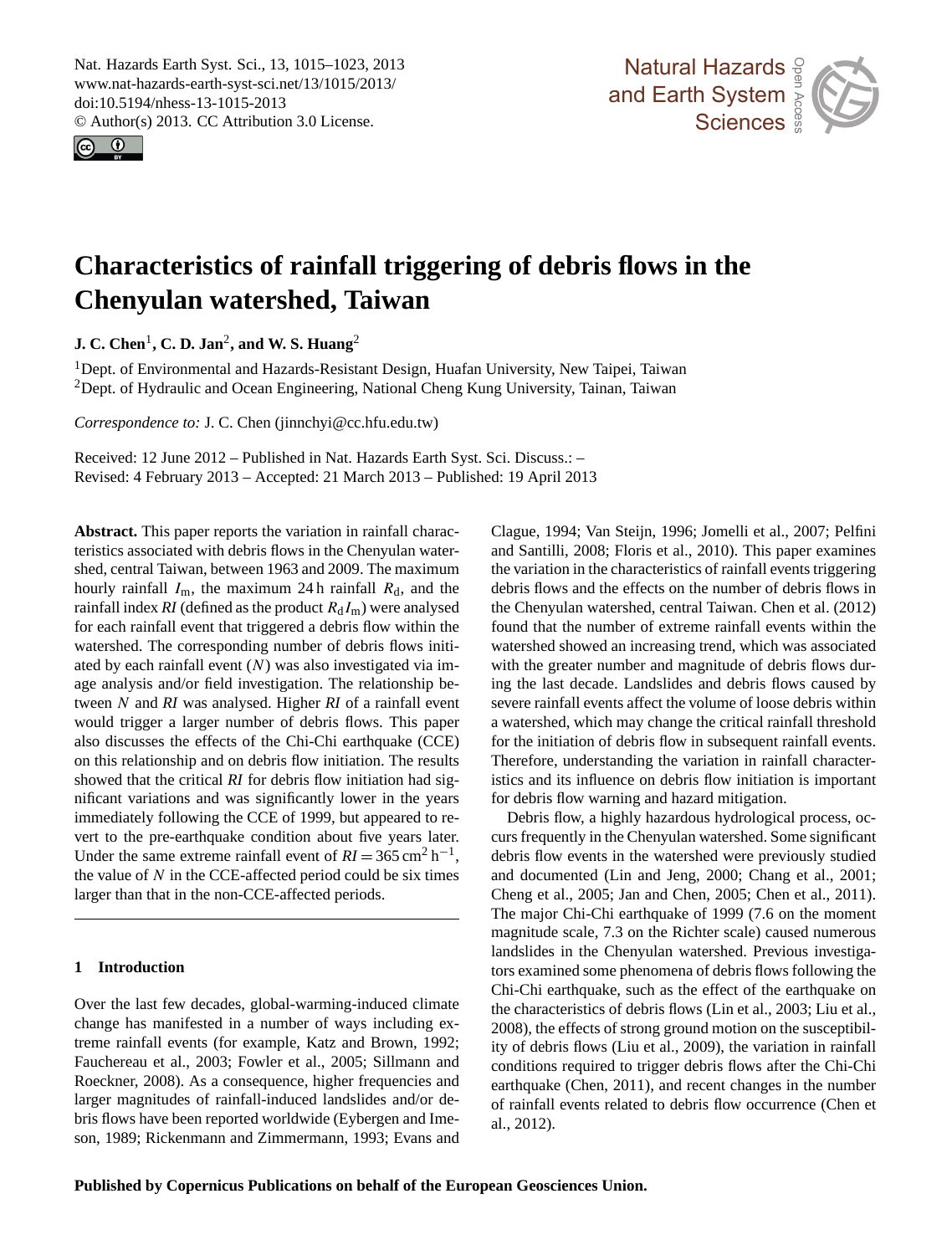| Year | Date of the<br>rainfall event | Name of<br>rainfall event | Number of<br>debris flows<br>$\cal N$ | Maximum<br>hourly rainfall,<br>$I_{\rm m}$ (mm h <sup>-1</sup> ) | Maximum 24h<br>rainfall,<br>$R_{\rm d}$<br>(mm) | Rainfall<br>duration, $T(h)$ | Rainfall index,<br><i>RI</i> (cm <sup>2</sup> h <sup>-1</sup> ) |
|------|-------------------------------|---------------------------|---------------------------------------|------------------------------------------------------------------|-------------------------------------------------|------------------------------|-----------------------------------------------------------------|
| 1963 | $10-12$ Sep                   | Typhoon Gloria            | $1*$                                  | 36.1                                                             | 668.1                                           | 82.0                         | 241.2                                                           |
| 1985 | $23-25$ Aug                   | <b>Typhoon Nelson</b>     | $2*$                                  | 47.2                                                             | 418.8                                           | 50.0                         | 197.7                                                           |
| 1986 | $21-22$ Aug                   | Typhoon Wayne             | $2*$                                  | 50.8                                                             | 329.8                                           | 18.0                         | 167.5                                                           |
| 1992 | 30-31 Aug                     | <b>Typhoon Polly</b>      | $1*$                                  | 41.3                                                             | 479.5                                           | 41.0                         | 198.0                                                           |
| 1996 | 31 July-1 Aug                 | Typhoon Herb              | 37                                    | 71.6                                                             | 1181.6                                          | 35.0                         | 846.0                                                           |
| 1998 | 7-8 June                      | Rainstorm                 | 3                                     | 28.1                                                             | 227.8                                           | 40.0                         | 64.0                                                            |
| 1998 | $4-5$ Aug                     | <b>Typhoon Otto</b>       | 4                                     | 64.6                                                             | 311.7                                           | 19.0                         | 201.4                                                           |
| 1998 | $15-16$ Oct                   | Typhoon Zeb               | 2                                     | 24.6                                                             | 251.0                                           | 31.0                         | 61.7                                                            |
| 1999 | 27-28 May                     | Rainstorm                 | $\overline{c}$                        | 24.3                                                             | 254.3                                           | 32.0                         | 61.8                                                            |
| 2000 | 01 Apr                        | Rainstorm                 | $\overline{c}$                        | 20.0                                                             | 75.1                                            | 8.0                          | 15.0                                                            |
| 2000 | 25 Apr                        | Rainstorm                 | $\mathbf{1}$                          | 8.4                                                              | 30.6                                            | 9.0                          | 2.6                                                             |
| 2000 | 28-29 Apr                     | Rainstorm                 | $\mathbf{1}$                          | 7.9                                                              | 78.2                                            | 14.0                         | 6.2                                                             |
| 2000 | 2 May                         | Rainstorm                 | $\mathbf{1}$                          | 8.1                                                              | 30.6                                            | 5.0                          | 2.5                                                             |
| 2000 | $12-14$ June                  | Rainstorm                 | $\overline{4}$                        | 18.0                                                             | 228.1                                           | 47.0                         | 41.1                                                            |
| 2000 | 18 July                       | Rainstorm                 | 3                                     | 12.7                                                             | 30.0                                            | 3.0                          | 3.8                                                             |
| 2000 | 22 July                       | Rainstorm                 | 3                                     | 16.3                                                             | 20.7                                            | 2.0                          | 3.4                                                             |
| 2000 | 5 Aug                         | Rainstorm                 | 4                                     | 11.6                                                             | 38.8                                            | 10.0                         | 4.5                                                             |
| 2000 | $22-23$ Aug                   | <b>Typhoon Bilis</b>      | 2                                     | 20.6                                                             | 234.5                                           | 24.0                         | 48.3                                                            |
| 2001 | 5 June                        | Rainstorm                 | $\mathbf{1}$                          | 7.5                                                              | 27.0                                            | 8.0                          | 2.0                                                             |
| 2001 | $14-15$ June                  | Rainstorm                 | 3                                     | 18.4                                                             | 200.1                                           | 24.0                         | 36.8                                                            |
| 2001 | 29-30 July                    | Typhoon Toraji            | 78                                    | 78.5                                                             | 587.6                                           | 18.0                         | 461.3                                                           |
| 2001 | 10 Aug                        | Rainstorm                 | 3                                     | 22.4                                                             | 22.4                                            | 1.0                          | 5.0                                                             |
| 2001 | 17 Sep                        | Typhoon Nari              | $\overline{4}$                        | 35.7                                                             | 252.5                                           | 23.0                         | 90.1                                                            |
| 2002 | 31 May                        | Rainstorm                 | 4                                     | 14.4                                                             | 53.0                                            | 7.0                          | 7.6                                                             |
| 2002 | $3-4$ July                    | Rainstorm                 | $\overline{c}$                        | 13.3                                                             | 117.9                                           | 19.0                         | 15.7                                                            |
| 2002 | 12 Aug                        | Rainstorm                 | $\mathbf{1}$                          | 17.1                                                             | 26.5                                            | 3.0                          | 4.5                                                             |
| 2004 | $2-3$ July                    | Typhoon Mindulle          | 17                                    | 54.0                                                             | 681.4                                           | 38.0                         | 368.0                                                           |
| 2004 | 23-25 Aug                     | <b>Typhoon Aere</b>       | $\overline{c}$                        | 35.0                                                             | 385.4                                           | 47.0                         | 134.9                                                           |
| 2005 | $4-5$ Aug                     | <b>Typhoon Matsa</b>      | 1                                     | 42.3                                                             | 411.9                                           | 34.0                         | 174.2                                                           |
| 2005 | 31 Aug-1 Sep                  | Rainstorm                 | $\mathbf{1}$                          | 44.3                                                             | 495.0                                           | 27.0                         | 219.3                                                           |
| 2006 | $8-11$ June                   | Rainstorm                 | 10                                    | 77.5                                                             | 682.8                                           | 78.0                         | 529.2                                                           |
| 2006 | $13-15$ July                  | <b>Typhoon Bilis</b>      | $\overline{c}$                        | 29.9                                                             | 371.7                                           | 56.0                         | 111.1                                                           |
| 2007 | $17 - 20$ Aug                 | <b>Typhoon Sepat</b>      | 1                                     | 31.6                                                             | 328.4                                           | 66.0                         | 103.8                                                           |
| 2007 | $6-7$ Oct                     | Typhoon Krosa             | $\mathbf{1}$                          | 54.3                                                             | 669.4                                           | 35.0                         | 363.5                                                           |
| 2008 | $17-18$ July                  | Typhoon Kalmaegi          | 3                                     | 67.2                                                             | 515.7                                           | 18.0                         | 346.6                                                           |
| 2008 | $12-15$ Sep                   | Typhoon Sinlaku           | $\overline{c}$                        | 35.0                                                             | 612.4                                           | 66.0                         | 214.3                                                           |
| 2009 | $6-11$ Aug                    | Typhoon Morakot           | 41                                    | 85.5                                                             | 1192.6                                          | 110.0                        | 1019.7                                                          |

Table 1. Debris flow events and related rainfall characteristics in the Chenyulan watershed between 1963 and 2009 (Modified from Chen et al., 2012).

Note: \*: Debris flow data obtained only from scientific papers/reports before 1996; no aerial photographs and satellite images were available to identify debris flows in the whole watershed before Typhoon Herb.  $N =$ total number of individual debris flow triggered by each rainfall event in the Chenyulan watershed;  $I_m$  = maximum hourly rainfall in each rainfall event;  $R_d$  = maximum 24 h rainfall amount in each rainfall event;  $RI$  = rainfall index,  $RI = R_d I_m$ .

Extreme rainfall causes numerous landslides and debris flows in mountainous watersheds, which generally deposit large amounts of loose debris in gullies and on slopes (Dong et al., 2009; Chen et al., 2012). The supply of loose debris plays an important role in the occurrence of future debris flows during subsequent rainfall events (Jakob et al., 2005). Both the critical rainfall threshold for debris flow initiation and the number of debris flows caused by a rainfall event may differ before and after an extreme rainfall event or a major earthquake. This study analysed the characteristics of rainfall related to debris flow occurrence between 1963 and 2009 in the Chenyulan watershed, in order to investigate (1) the variation in the regional rainfall conditions related to debris flow occurrences, and (2) the empirical relationship between rainfall characteristics and the corresponding number of debris flows.

# **2 Debris flow events and their corresponding rainfall events**

## **2.1 Debris flows in the Chenyulan watershed**

The watershed of Chenyulan stream, located in Nantou County, central Taiwan (Fig. 1), has an area of  $449 \text{ km}^2$ , main stream length of 42 km, average stream-bed gradient of 4◦ , and elevations ranging from 310 to 3952 m. The annual regional rainfall in the watershed is between 2000 and 5000 mm, with an average of approximately 3500 mm.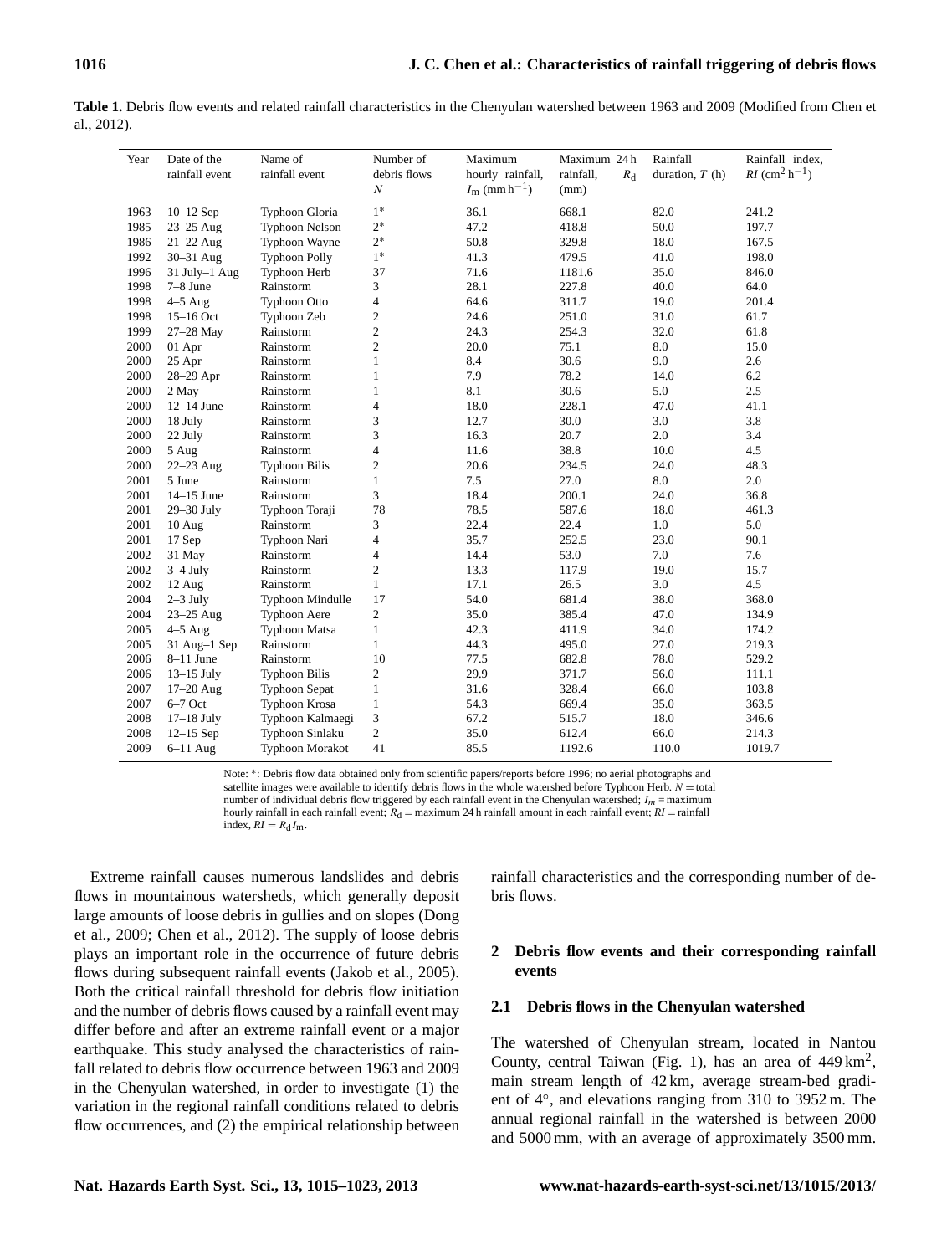

Fig. 1. Locations of debris flows and meteorological stations in the Chenyulan watershed (Modified from Chen et al., 2012).

Approximately 80% of the annual rainfall occurs in the typhoons, which generally occur three or four times annurainy season between May and October, especially during ally. Owing to steep topography, loose soils, young (3 million years) and weak (due to ongoing orogenesis) geological formations, heavy rainfall and active earthquakes, many debris flows were triggered by more than 30 rainfall events between 1963 and 2009 in the watershed, as shown in Table 1. The most significant debris flow events were those caused by heavy rainfall brought by Typhoon Herb in 1996, Typhoon Toraji in 2001 and Typhoon Morakot in 2009. During the two day period from 31 July to 1 August 1996, Typhoon Herb brought an unexpectedly high cumulative rainfall of al-

houses, roads and bridges (Chen et al., 2012). The heavy most 2000 mm, which initiated 37 debris flows, leading to 27 deaths and 14 people being reported missing in the watershed (Jan and Chen, 2005). The Chi-Chi earthquake of 21 September 1999 was the largest earthquake in Taiwan for a hundred years (Shin and Teng, 2001), and caused numerous landslides in the Chenyulan watershed. The extreme rainfall event caused by Typhoon Toraji from 29–30 July 2001 had a maximum hourly rainfall of 78.5 mm and 24 h rainfall of 587.6 mm; this event caused more than 30 debris flows in the watershed, resulting in more than 100 people being reported dead or missing, and widespread damage to rainfall brought by Typhoon Morakot in August 2009 had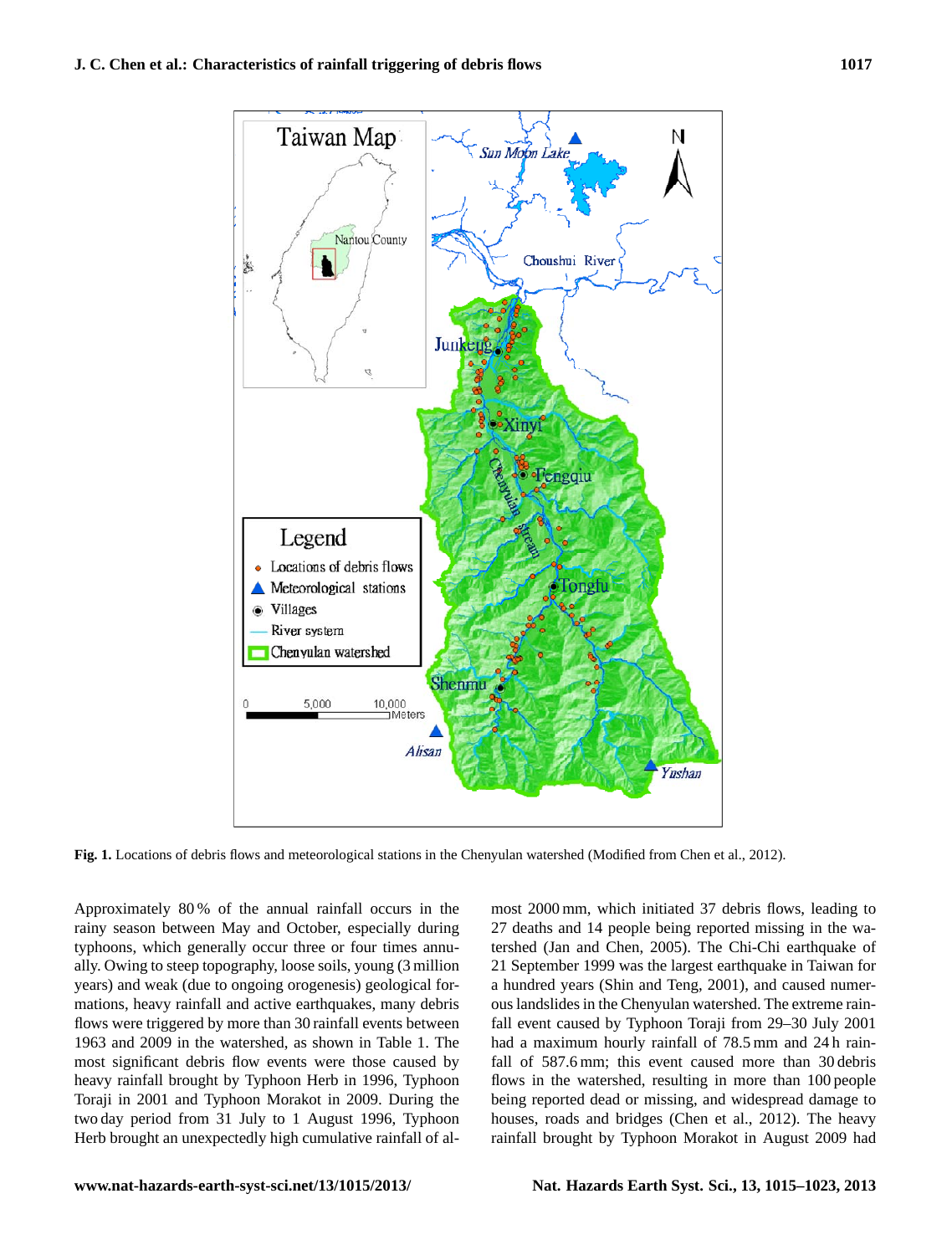a maximum hourly rainfall of 123 mm and 48 h rainfall of 2361 mm (measured at Alishan rainfall station), and caused numerous debris flows that buried more than 20 houses, especially in Shenmu, Tongfu and Xinyi villages (Chen et al., 2011).

# **2.2 Identification of debris flow events**

Naturally occurring high-discharge flows of water and sediment in open channels vary over a wide and continuous spectrum of sediment concentration and particle-size distribution (Pierson, 2005). Water floods normally transport relatively small quantities of mostly fine sediment. At the other end of the spectrum, high-discharge debris flows may transport more sediment than water. The term "debris flood" or "mud flood" is often applied to flows intermediate between these two extremes (Pierson, 2005). For hazard management purposes, only a debris flow that occurs in a watershed with an area more than 3.0 ha and of main upstream slope more than 10° is officially recognised as a debris flow in Taiwan; otherwise, the flow would be treated as a sediment-laden flow, a debris flood or a mud flood. Therefore, the present study also adopts this classification when counting the number of debris flows triggered during a rainfall event. Debris flow data prior to 1996 was obtained from the scientific literature (such as Yu and Chen, 1987; Chiang and Lin, 1991; Chang et al., 2001). No aerial photographs and satellite images were available to identify debris flows in the whole watershed before 1996. After 1996, according to their specific features, debris flows were identified through interpretation of aerial photographs, satellite images or/and field investigations. The identification of debris flows involved two basic stages. In the first stage, the possible locations of debris flow were identified from media reports (local newspapers, TV news), related documents and papers (Lin and Jeng, 2000; Cheng et al., 2005; Jan and Chen, 2005; Chen et al., 2009, 2012; Chen, 2011), and interpretation of images, such as aerial photographs and satellite images (SPOT images before 2004; FORMOSAT2 images after 2004) to assess whether the event was classified as a debris flow. The second stage was to conduct a field investigation to confirm whether the event identified in the first stage qualified as a debris flow.

Identifying debris flows, it was decided that each of the soil slip, flow path and deposits should be identifiable from the images – that is, the source, transportation, and deposition zones should be identifiable from aerial photographs or satellite images. These features on aerial photographs were previously used by Liu et al. (2008) to identify debris flows. A debris flow is a rapid movement of debris materials along the flow path. Some important features of a debris flow include traces of channelised stream flow, a large erosion capacity (such as sharp bank erosion, fallen tree trunks), the transport of large boulders, the formation of levees, uneven and poorly sorted deposits, and scarring high on streamsides and deposits high in trees (Costa, 1984). These features pro-

vide evidence of debris flow, and can be used to identify debris flow in field investigation. In this study, only gullies with obvious patterns of debris flow were identified as debris flow events.

Table 1 shows 37 rainfall events, including 18 rainstorms and 19 typhoon-induced heavy rainfall events, that triggered debris flows in the Chenyulan watershed during the study period; and the number of debris flow events  $(N)$  for each rainfall event throughout the watershed. Table 1 shows that most rainfall events triggered four or fewer debris flows, but that some particularly severe events, such as those associated with heavy rainstorms in 2006, and with Typhoons Herb (1996), Toraji (2001), Mindulle (2004) and Morakot (2009), induced ten or more debris flows. The maximum number of debris flows was 78, which were triggered by Typhoon Toraji, approximately two years after the Chi-Chi earthquake; Typhoons Herb and Morakot triggered 37 and 41 debris flows, respectively, within the watershed.

# **2.3 Regional rainfall characteristics versus debris flows**

To investigate the variation in rainfall characteristics in the Chenyulan watershed, long-term rainfall records were obtained from three meteorological stations (Sun Moon Lake, Yushan and Alisan stations, as shown in Fig. 1). These data were used to estimate the regional rainfall characteristics for the whole Chenyulan watershed, via the reciprocal-distancesquared (RDS) method (Chow et al., 1988). The estimated point using this method was taken at the centroid of the watershed area. The rainfall characteristics estimated by the RDS method may not actually reflect the rainfall characteristics at specific locations when local rainfall varied significantly owing to abrupt changes in elevation, but it is a simple method to directly compute the regional average rainfall characteristics for a watershed. Moreover, the regional average rainfall estimated using the RDS method can easily represent the variation trend for regional rainfall characteristics throughout the Chenyulan watershed (Chen et al., 2012). The present paper calculated regional hourly rainfall, cumulative rainfall and rainfall duration, etc., of each rainfall event associated with debris flow occurrence, in order to study the relationship between rainfall characteristics and debris flow occurrence.

Parameters such as peak hourly rainfall, daily rainfall, maximum daily rainfall, cumulative rainfall, average rainfall intensity and rainfall duration have been used by previous researchers to investigate the occurrence of debris flows. The choice of rainfall parameters reflects different research objectives. For example, the empirical relationship between average rainfall intensity and rainfall duration was used to assess the potential for debris flow occurrence in a rainfall event (Caine, 1980; Keefer et al., 1987; Chen, 2011). Rainfall data on a daily scale, such as maximum 24 h rainfall, daily rainfall, or 3 day rainfall, have been used to analyse the influence of rainfall change on debris flow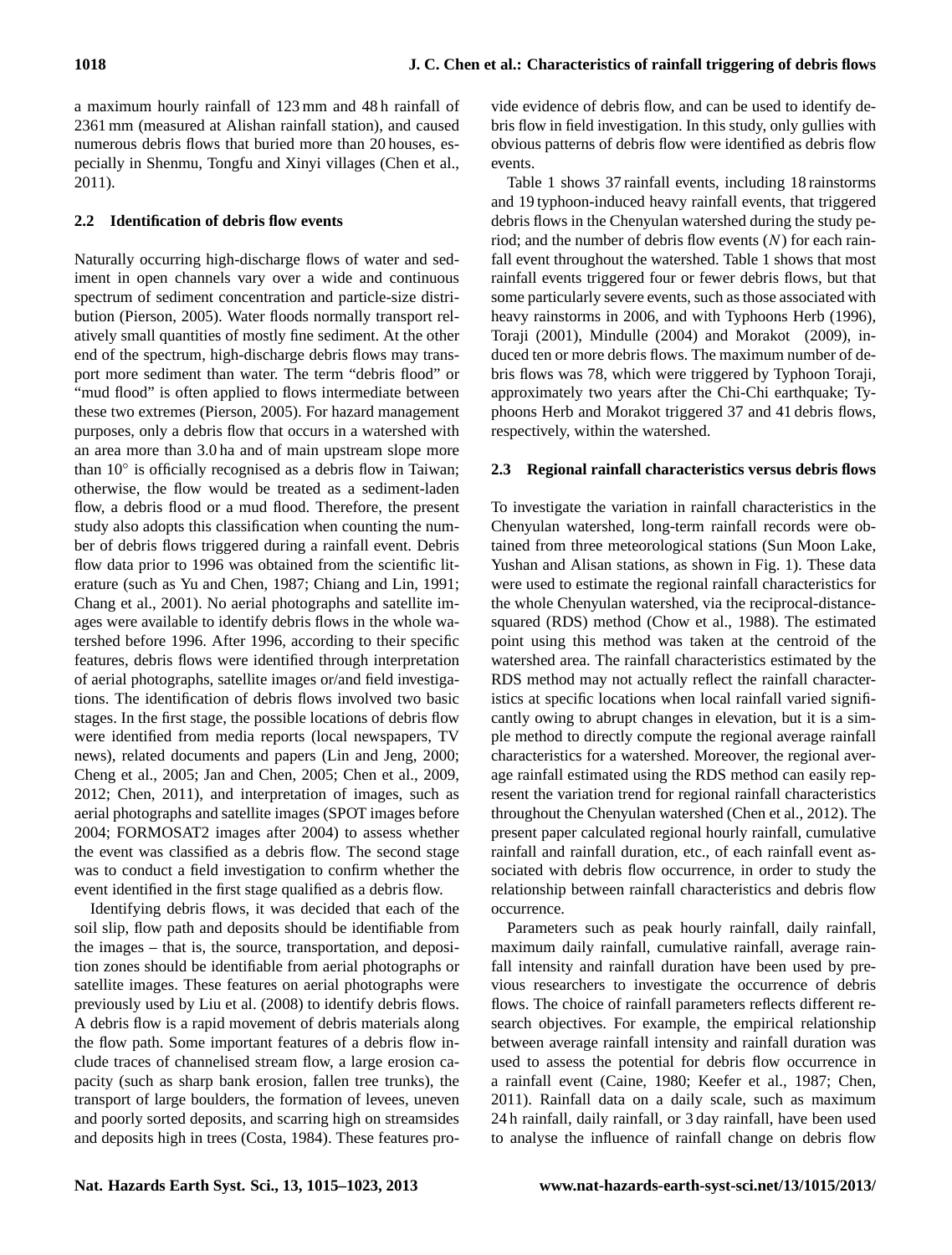

rig. 2. Variations in three rainial parameters contributing to debris hows between 1965 and 2009 in the Chenyulan watershed. The Chi-Chi<br>earthquake significantly lowered the rainfall threshold for debris flow occurrence, d 8 and 2009 in the Chenyulan watershed. The Chi-Chi earthquake significantly lowered the

400 TMi phoons Herb (1996), Toraji (2001), Mindulle (2004), heavy  $I<sub>m</sub>$  and  $R<sub>d</sub>$  for debris flow events in the Chenyulan waterclosely related to the maximum hourly rainfall  $I<sub>m</sub>$  (Lin and bris flows caused by a rainfall event generally occurred et al., 2012). Extreme rainfall refers to events of relatively Jeng, 2000; Chen et al., 2011, 2012). The corresponding  $I_{\rm m}$  and  $R_{\rm d}$  for debris flow events in the Chenyulan watershed between 1963 and 2009 (see Table 1) shows that Tvshed between 1963 and 2009 (see Table 1) shows that Tyactivity (Rebetez et al., 1997; Zhuang et al., 2011; Chen within the period of the maximum 24 h rainfall, and were high rainfall intensity and/or high cumulative rainfall. De-

t al., 1997; Zhuang et al., 2011; Chen rainstorm in 2006, and Typhoon Morakot (2009), all had with  $R_d = 1192.6$  mm and  $I_m = 85.5$  mm h<sup>-1</sup>. Each of these the extreme characteristics, of  $R_d > 580$  mm (this threshold was used by Chen et al. (2012) to analyse the variation of extreme rainfall events in the Chenyulan watershed) and  $I_m > 54$  mm h<sup>-1</sup>, especially Typhoon Morakot, five extreme rainfall events caused 10 or more debris flows. However, as shown in Table 1 and Fig. 2a and b, only five of the eight  $R_d > 580$  mm or  $I_m > 54$  mm h<sup>-1</sup> extreme rainfall events caused 10 or more debris flows. Therefore, it is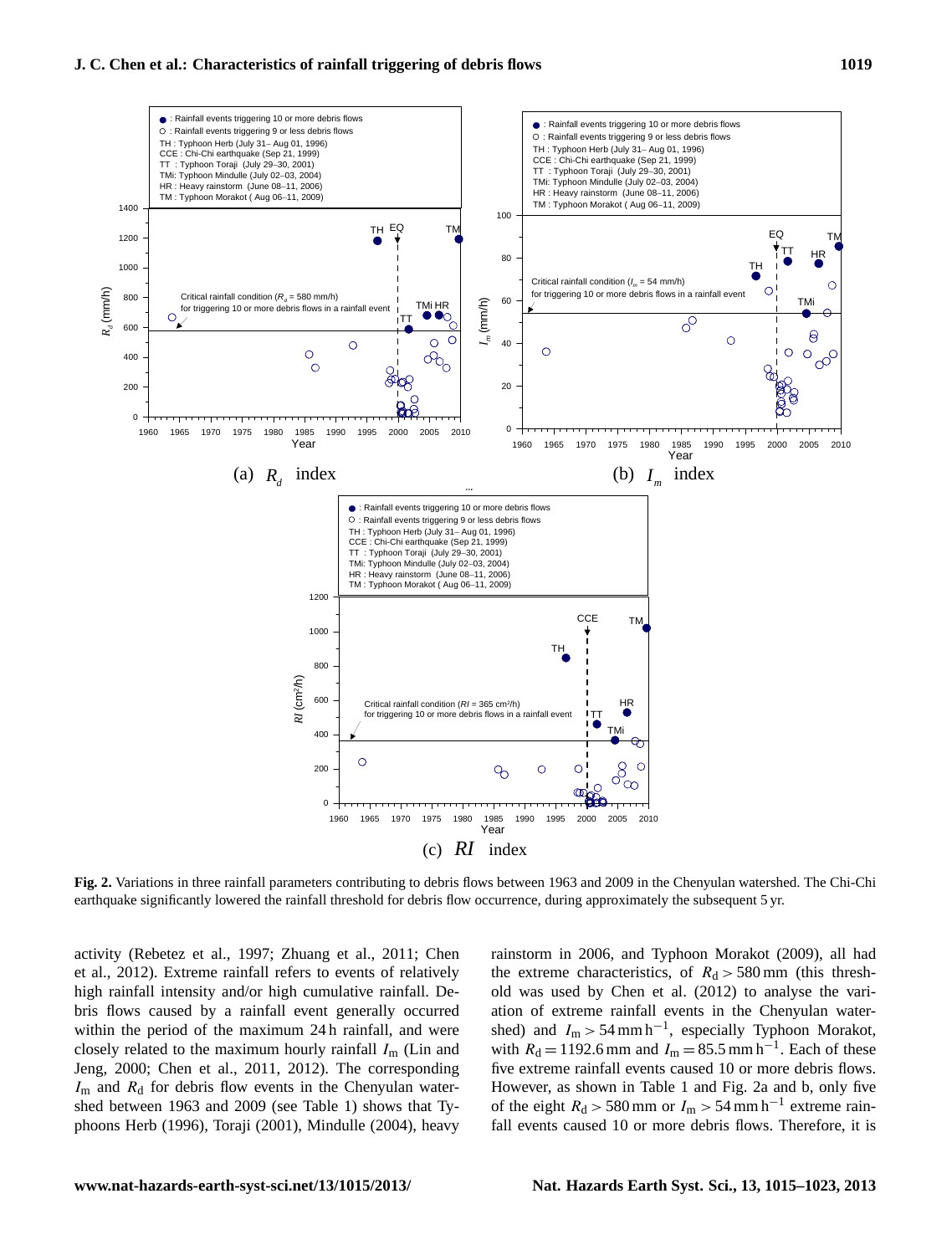inappropriate to apply a single rainfall parameter such as  $R_d$ or  $I_m$  as a critical condition for the occurrence of multiple debris flows. The occurrence of debris flow is related to not only accumulated rainfall, but also rainfall intensity. A triggering index *RI* of a rainfall event, defined as the product of  $R_d$  and  $I_m$  (i.e.,  $RI = R_d I_m$ ), could be used as a critical condition for the occurrence of multiple debris flows. As shown in Fig. 2c, for  $RI > 365 \text{ cm}^2 \text{ h}^{-1}$ , all five of the extreme rainfall events caused multiple debris flows, with  $N \ge 10$ . The rainfall data used in this study is limited to hourly rainfall data because the minute-scale rainfall data, such as 5 or 10 min rainfall data was not available. Other rainfall indices, such as total storm rainfall, or rainfall duration, have less correlation with the number of debris flow events when compared to the *RI* index.

## **3 Influence of rainfall variation on debris flows occurrence**

Figures 2a–c show parameters for rainfall events that initiated debris flows between 1936 and 2009. There are eight rainfall events with maximum 24 h rainfall  $R_d$  greater than 580 mm, of which seven occurred after 1996; rainfall events with maximum hourly rainfall  $I<sub>m</sub>$  greater than 54 mm or rainfall index *RI* larger than  $365 \text{ cm}^2 \text{ h}^{-1}$  all occurred after 1996. This implies that rainfall events became more severe after 1996.

As shown in Fig. 3, the critical *RI*s for debris flow occurrence were approximately  $165 \text{ cm}^2/h$  before Typhoon Herb (TH) in 1996; 60 cm<sup>2</sup> h<sup>-1</sup> between TH and the Chi-Chi earthquake (CCE) in 1999;  $2 \text{ cm}^2 \text{ h}^{-1}$  between CCE and Typhoon Mindulle (TMi) in 2004; and  $100 \text{ cm}^2 \text{ h}^{-1}$  between TMi and Typhoon Morakot (TM) in 2009.

Between 1963 and 1996, the most severe rainfall event was TH, and the condition for debris flow occurrence was  $RI > 165$  cm<sup>2</sup> h<sup>-1</sup>. TH brought severe rainfall and caused numerous landslides and debris flows in the Chenyulan watershed. Subsequently, abundant loose debris deposits remained on slopes or in gullies to serve as source material for later rainfall-induced debris flows. Since this loose sediment was generally of lower soil strength, less rainfall (with *RI* approximately equal or greater than  $60 \text{ cm}^2$  h−1) was needed to trigger debris flows in subsequent years, between TH and CCE.

The CCE in 1999 was the largest earthquake in Taiwan for a century, and caused numerous landslides in the Chenyulan watershed. Since a large amount of loose sediment with lower soil strength was deposited on streambeds or hillsides after the earthquake, much lower pore water pressure or rainfall was required to initiate the movement of this sediment (Lin et al., 2003; Chen et al., 2007; Chen and Jan, 2008). Therefore, the critical *RI* for debris flow occurrence dropped sharply in the subsequent early years, to  $2 \text{ cm}^2 \text{ h}^{-1}$ . That is to say that the critical  $\overline{RI}$  (2 cm<sup>2</sup> h<sup>-1</sup>) for debris



**Fig. 3.** The variations in rainfall index *RI* for all rainfall events trigat initi- gering debris flows between 1963 and 2009 in the Chenyulan wa- $\epsilon$  eight tershed. The critical *RI* for debris flow occurrence in the years following the Chi-Chi earthquake is much smaller than those before the earthquake and five years after the earthquake.

flow occurrence in the period between CCE and TMi was only one-thirtieth of that  $(60 \text{ cm}^2 \text{ h}^{-1})$  before the CCE (between TH and CCE). After about 5 years, the loose sediment generally became consolidated and re-orientated over time, less soil and rock remained deposited in streams, and the shear strength of the soil gradually increased (Fan et al., 2003; Chen, 2011). The critical *RI* gradually recovered from  $2 \text{ cm}^2 \text{ h}^{-1}$  to  $100 \text{ cm}^2 \text{ h}^{-1}$ . The variation of critical *RI* is related to debris supply within the watershed. Dong et al. (2009) developed a susceptibility index (*SI*) that accounted for debris supply to estimate the susceptibility to debris flow. They reported that the *SI* increased following the CCE and after TT (before the occurrence of debris flow), because the volume of debris contributed by shallow landslides increased; and that *SI* decreased when the volume of debris was reduced by debris outflow during TT and TMi. A higher *SI* may lead to a smaller critical *RI*; conversely, a lower *SI* may require a larger critical *RI* to trigger debris flow. These results confirm that the *RI* for debris flow occurrence decreased in the early periods after the CCE and that the *RI* showed an increasing tendency between TT and TMi, as shown in Fig. 3. Our results are consistent with those obtained by Dong et al. (2009). Both severe rainfall and earthquakes would change the condition of *RI*, in terms of both the magnitude and number of debris flow events. The data for the Chenyulan watershed suggest that the Chi-Chi earthquake was the most significant influence on the rainfall threshold for debris flow occurrence.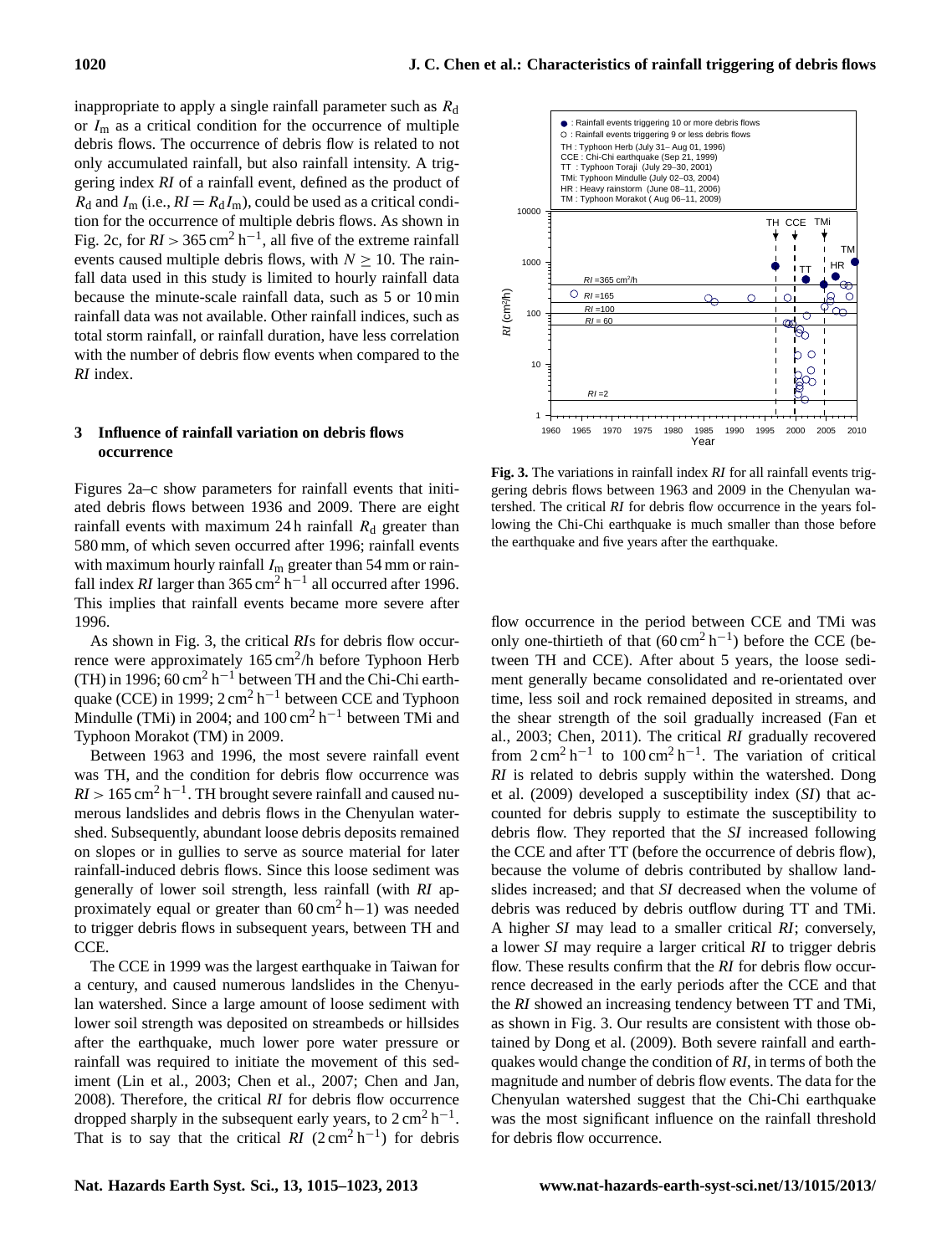**J. C. Chen et al.: Characteristics of rainfall triggering of debris flows 1021**



Fig. 4. Relationships between the number of debris flows N in a  $\frac{1}{2}$  significant and corresponding rejudial index  $\overline{R}$  for two seconds rainfall event and corresponding rainfall index *RI* for two groups. The first group refers to the period significantly affected by the Chi-Chi earthquake (2000–2004; solid line), while the second group represents the periods not significantly affected by the Chi-Chi earthquake (dashed line).

*RI* (cm2/h)

#### **4 Relationship between rainfall characteristics and the number of debris flows**

We allocated the debris flows to two groups: one representing the period between CCE and TMi (2000–2004), in which the rainfall condition required for debris flow occurrence is significantly affected by CCE (shown in Fig. 4 as solid circles); the other representing the periods that were unaffected by the CCE, i.e., before TH, between TH and CCE, and between TMi and TM (shown in Fig. 4 as open triangles, circles and rectangles, respectively). Comparison within the periods without CCE effect shows that the *RI*s between TH and CCE (open circles in Fig. 4) are smaller, and the corresponding number of debris flows  $N$  is slightly greater compared to other periods (before TH, and between TMi and TM). This result may be attributed to abundant loose debris remaining on slopes or in gullies in the early periods after TH; these deposits were more susceptible to the effects of rainfall, and served as source material for subsequent debris flows. The relationships for the number of debris flows  $(N)$  associated with a rainfall event of rainfall index (*RI*) in the two groups are shown in Fig. 4, and represented by Eqs. (1) and (2).

$$
log(N) = 0.290 + 0.003(RI - 2)
$$
 (1)

for the period between 2000 and 2004

 $log(N) = 0.121 + 0.0015(RI - 60)$  for other periods (2)

Here, the coefficients of determination for Eqs. (1) and (2) are  $r^2 = 0.78$  and 0.75, respectively. Equations (1) and

(2) show that the number of debris flow events increases with the increase of rainfall index.  $N$  is larger during the period affected by CCE than the periods unaffected by CCE. According to Eqs. (1) and (2), for a rainfall event of  $RI = 60 \text{ cm}^2 \text{ h}^{-1}$ , the number N of debris flows in the CCE-affected period could potentially be double that of the non-CCE periods. However, for an extreme rainfall event of  $RI = 365 \text{ cm}^2 \text{ h}^{-1}$ , the value of N in the CCE-affected period could be about six times larger than in the non-CCE periods.

### **5 Conclusions**

2 Figure 4: Relationships between the number of debris flows *N* in a rainfall event and Debris flows and their corresponding rainfall events were studied in the Chenyulan watershed, central Taiwan, between 1963 and 2009. A rainfall index *RI*, defined as the product of the maximum 24 h rainfall  $R_d$  and the maximum hourly rainfall  $I_m$  (i.e.,  $RI = R_dI_m$ ), was used to analyse rainfall conditions critical for debris flow occurrence. Since the occurrence of debris flow depends not only on the accumulated rainfall, but also on the rainfall intensity, the triggering index *RI* of a rainfall event is introduced herein to indicate either high accumulated rainfall or high rainfall intensity could trigger debris flows. The results show that there were five extreme rainfall events with  $RI > 365$  cm<sup>2</sup> h<sup>-1</sup> during the study period (1963–2009), each of which caused 10 or more debris flows in the watershed. These five extreme rainfall events were associated with Typhoon Herb (TH) in 1996, Typhoon Toraji (TT) in 2001, Typhoon Mindulle (TMi) in 2004, heavy rainstorm (HR) in 2006 and Typhoon Morakot (TM) in 2009.

> is shown that: (1) TH caused numerous landslides and de-The Chi-Chi earthquake (CCE) occurred in 1999, and caused severe landslides in the Chenyulan watershed. The extreme rainfall events and the severe earthquake were shown to affect the critical condition for the occurrence of debris flows. The critical *RI*s for occurrence of debris flows between 1963 and 2009 could be classified into four categories: the periods before TH, between TH and CCE, between CCE and TMi, and between TMi and TM; and had critical *RI*s of approximately 165, 60, 2 and  $100 \text{ cm}^2 \text{ h}^{-1}$ , respectively. It bris flows in the watershed, which reduced the critical rainfall threshold for debris flow in subsequent years; (2) CCE significantly lowered the critical rainfall threshold for debris flow occurrence in the subsequent five years – after CCE, the critical *RI* dropped sharply to approximately  $2 \text{ cm}^2 \text{ h}^{-1}$ , which was one-thirtieth of that before the CCE (critical  $RI =$  $60 \text{ cm}^2 \text{ h}^{-1}$ ). The results also show that, approximately five years after the CCE, the critical *RI* gradually recovered from  $2 \text{ cm}^2 \text{ h}^{-1}$  to  $100 \text{ cm}^2 \text{ h}^{-1}$  (the critical *RI* between TMi and TM).

The study also presented two empirical relationships between the number of debris flows  $N$  in a rainfall event and their corresponding rainfall index *RI* for the CCE-affected period (between 2000 and 2004) and the non-CCE-affected periods (1963–1999 and 2004–2009). Higher *RI* of a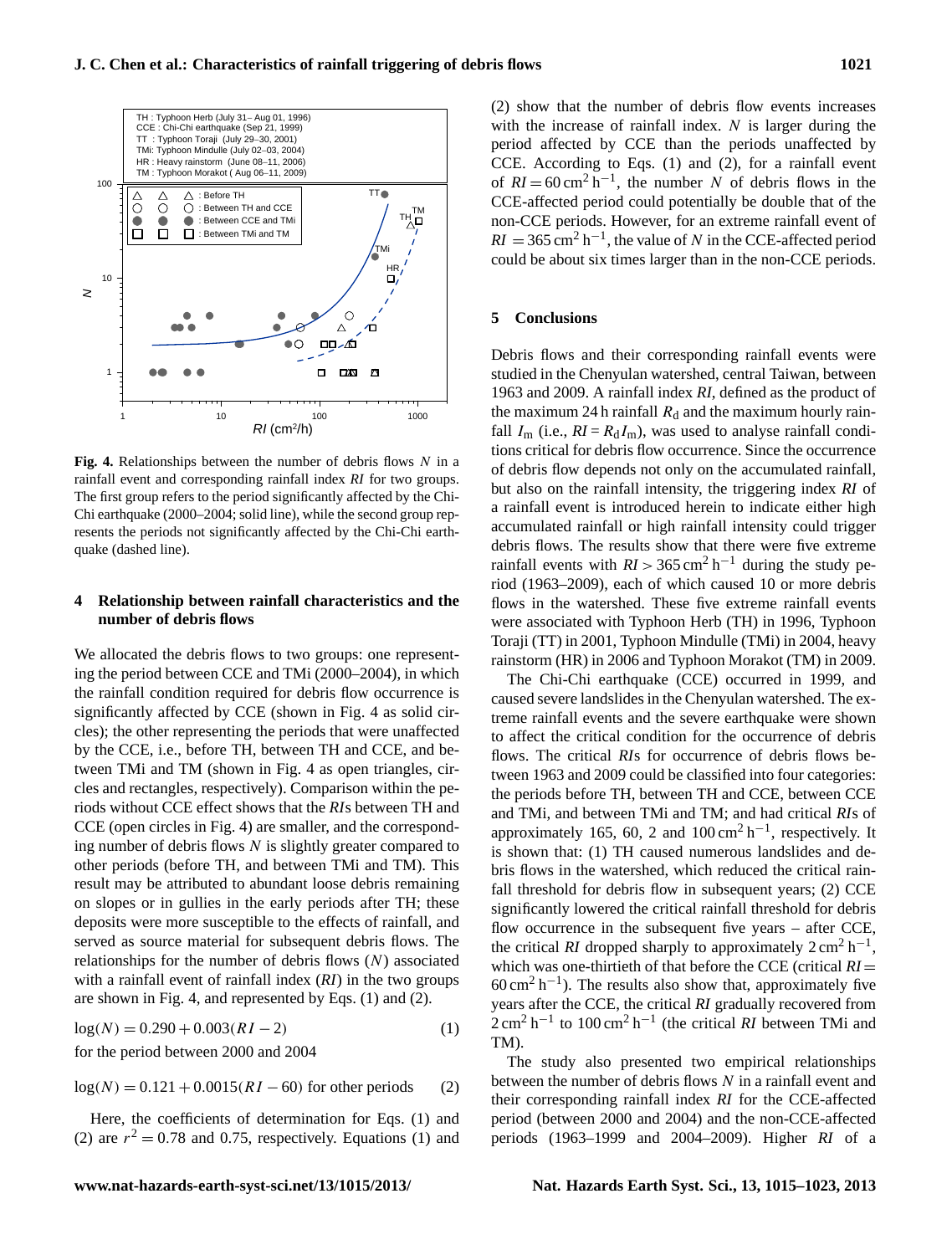rainfall event would trigger a larger number of debris flows. According to the empirical relationships, for a rainfall event of  $RI = 60 \text{ cm}^2 \text{ h}^{-1}$ , the potential number N of debris flows in the CCE-affected period could be double that in the non-CCE-affected periods. However, for an extreme rainfall event of  $RI = 365 \text{ cm}^2 \text{ h}^{-1}$ , the value of N in the CCE-affected period could be six times larger than that in the non-CCE-affected periods.

*Acknowledgements.* The second author received financial support from the National Science Council, Taiwan (NSC101-2625-M-006- 001). The authors also appreciate the handling editor O. Katz, the reviewers M. Winter, P. Santi, and M. Bertrand, and one anonymous reviewer for their critical reviews and constructive comments.

Edited by: O. Katz

Reviewed by: M. Bertrand, M. G. Winter, P. Santi, and one anonymous referee

### **References**

- Caine, N.: The rainfall intensity-duration control of shallow landslides and debris flows, Geografiska annaler, 62A (1/2), 23–27, 1980.
- Chang, J. C., Shen, S. M., and Liu, Y. S.: A study on the occurrence of landslides and debris flows in four small catchments of the Chenyulan river, Geog. Res., 34, 63–83, 2001 (in Chinese).
- Chen, J. C.: Variability of impact of earthquake on debris flow triggering conditions: case study of Chen-Yu-Lan Watershed, Taiwan, Environ. Earth Sci., 64, 1787–1794, 2011.
- Chen, J. C. and Jan, C. D.: Probabilistic analysis of landslide potential of an inclined uniform soil layer of infinite length – application, Environ. Geol., 54, 1175–1183, 2008.
- Chen, J. C., Jan, C. D., and Lee, M. S.: Probabilistic analysis of landslide potential of an inclined uniform soil layer of infinite length–theorem, Environ Geol., 51, 1239–1248, 2007.
- Chen, J. C., Lin, C. W., and Wang, L. C.: Geomorphic characteristics of hillslope and channelized debris flows – A case study in the Shitou area of central Taiwan, J. Mt. Sci., 6, 266–273, 2009.
- Chen, J. C., Huang, W. S., Jan, C. D., and Tsai, Y. F.: Rainfall conditions for the initiation of debris flows during Typhoon Morakot in the Chen-Yu-Lan watershed in central Taiwan, in: Proceedings of the 5th International Conference on Debris flow Hazards Mitigation, Padua, Italy, edited by: Genevois, R., Hamilton, D. L., and Prestininzi, A., 31–36, 2011.
- Chen, J. C., Huang, W. S., Jan, C. D., and Yang, Y. H.: Recent changes in the number of rainfall events related to debris-flow occurrence in the Chenyulan Stream Watershed, Taiwan, Nat. Hazards Earth Syst. Sci., 12, 1539–1549, [doi:10.5194/nhess-12-](http://dx.doi.org/10.5194/nhess-12-1539-2012) [1539-2012,](http://dx.doi.org/10.5194/nhess-12-1539-2012) 2012.
- Cheng, J. D., Huang, Y. C., Wu, H. L., Yeh, J. L., and Chang, C. H.: Hydrometeorological and land use attributes of debris flows and debris floods during Typhoon Toraji, July 29–30, 2001 in Central Taiwan, J. Hydrol., 306, 161–173, 2005.
- Chiang, Y. C. and Lin, C. Y.: An analysis of rainfall characteristics for debris flow events in Taiwan, J. Chin. Soil Water Conserv., 22), 21–37, 1991 (in Chinese).
- Chow, V. T., Maidment, D. R., and Mays, L. W.: Applied hydrology, McGraw-Hill Inc., Singapore, 1988.
- Costa, J. E.: Physical geomorphology of debris flows: in Costa, J. E., and Fleisher, P. J., eds., Developments and Applications of Geomorphology, Berlin, Springer-Verlag, 268–317, 1984.
- Dong, J. J., Lee, C. T., Tung, Y. H., Liu, C. N., Lin, K. P., and Lee, J. F.: The role of the sediment budget in understanding debris flow susceptibility, Earth Surf. Process. Landf., 34, 1612–1624, 2009.
- Evans, S. G. and Clague, J. J.: Recent climatic change and catastrophic geomorphic processes in mountain environments, Geomorphology, 10, 107–128, 1994.
- Eybergen, F. A. and Imeson, A. C.: Geomorphic processes and climatic change, Catena, 16, 307–319, 1989.
- Fan, J. C., Liu, J. S., and Wu, M. F.: Determination of critical rainfall thresholds for debris -flow occurrence in central Taiwan and their revision after the 1999 Chi-Chi earthquake, in: Proceedings of the 3rd International Conference on Debris flow Hazards Mitigation, Davos, Switzerland, edited by: Rickenmann, D. and Chen, C. L., Rotterdam: Millpress, 103–114, 2003.
- Fauchereau, N., Trzaska, S., Rouault, M., and Richard, Y.: Rainfall variability and changes in Southern Africa during the 20th century in the global warming context, Nat. Hazards, 29, 139–154, 2003.
- Fowler, H. J., Ekström, M., Kilsby, C. G., and Jones, P. D.: New estimates of future changes in extreme rainfall across the UK using regional climate model integrations, 1. Assessment of control climate, J. Hydrol., 300, 212–233, 2005.
- Floris, M., D'Alpaos, A., Squarzoni, C., Genevois, R., and Marani, M.: Recent changes in rainfall characteristics and their influence on thresholds for debris flow triggering in the Dolomitic area of Cortina d'Ampezzo, north-eastern Italian Alps, Nat. Hazards Earth Syst. Sci., 10, 571–580, [doi:10.5194/nhess-10-571-2010,](http://dx.doi.org/10.5194/nhess-10-571-2010) 2010.
- Jakob, M., Bovis, M., and Oden, M: The significance of channel recharge rates for estimating debris flow magnitude and frequency, Earth Surf. Process. Landf., 30, 755–766, 2005.
- Jan, C. D. and Chen, C. L.: Debris flow caused by Typhoon Herb in Taiwan, in: Debris flow hazards and related phenomena, edited by: Jakob, M. and Hungr, O., Praxis, UK, 539–563, 2005.
- Jomelli, V., Brunstein, D., Grancher, D., and Pech, P.: Is the response of hill slope debris flows to recent climate change univocal? A case study in the Massif des Ecrins (French Alps), Climatic Change, 85, 119–137, 2007.
- Katz, R. W. and Brown, B. G.: Extreme events in a changing climate: variability is more important than averages, Climate Change, 21, 289–302, 1992.
- Keefer, D. K., Wilson, R. C., Mark, R. K., Brabb, E. E., Brown, W. M., Ellen, S. D., Harp, E. L., and Wieczorek, C. F.: Real-time landslide warning during heavy rainfall, Science, 238, 921–925, 1987.
- Lin, M. L. and Jeng, F. S.: Characteristics of hazards induced by extremely heavy rainfall in central Taiwan–Typhoon Herb, Eng. Geol., 58, 191–207, 2000.
- Lin, C. W., Shieh, C. L., Yuan, B. D., Shieh, Y. C., Liu, S. H., and Lee, S. Y.: Impact of Chi-Chi earthquake on the occurrence of landslides and debris flows: Example from the Chenyulan River